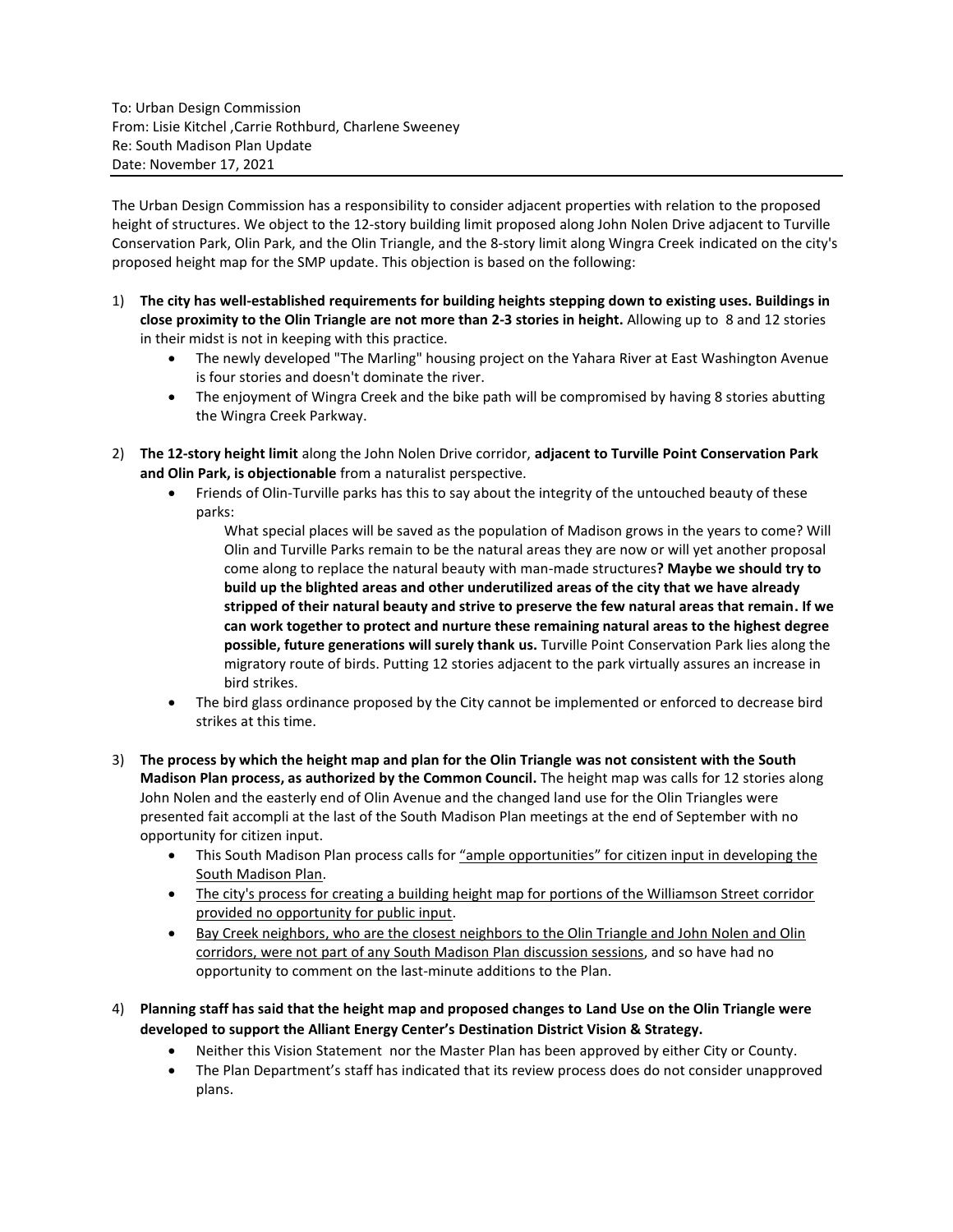## Help Protect Olin Park & Turville Point Conservation Park

To: City of Madison

The draft South Madison Plan Update, as currently proposed by the city of Madison's Planning staff, was introduced to the city's Common Council on November 2, 2021. Subsequently it will be reviewed by various city commissions and return to Council for a vote of approval on January 4, 2022. This draft plan recommends changes for the John Nolen Drive and East Olin Avenue corridors. The plan includes a height map for all of South Madison. It revises the city's land use map for the "Olin Triangle," which is bounded by Wingra Creek, John Nolen Drive, and East Olin Avenue, and is home to the Wonder Bar.

These proposed changes, which set the stage for redevelopment that supports the Alliant Energy Center's "Destination District Vision & Strategy," could have potentially detrimental impacts on Olin Park, Turville Point Conservation Park, and the Wingra Creek parkway and bike path. (The "Destination District Vision & Strategy" has never been officially adopted by either Dane County or the city of Madison.)

Proposed changes include:

• Buildings of up to 12 stories alongside John Nolen Drive adjacent to Turville Point Conservation Park and Olin Park

• Buildings of up to 12 stories where the Olin Triangle borders John Nolen Drive and East Olin Avenue

• Buildings of up to 8 stories where the Olin Triangle borders Wingra Creek Parkway

• Reassignment of the Olin Triangle's designated land use from Employment to Regional Mixed Use.

We, the undersigned, appeal to the city of Madison's Common Council to:

• Protect and preserve South Madison's parks and open areas, especially important in a Conservation Park.

• Revise the proposed height map to respect the impacts of new development on the surrounding natural areas and adjacent neighborhoods

• Investigate the impacts of the proposed height map and change in land use for the Olin Triangle on nearby natural areas and adjacent neighborhoods

• Instruct the city's Planning staff to call additional South Madison Plan Update community meetings with citizens to:

-- Allow reconsideration of staff's proposed height map and land use changes along the John Nolen Drive and East Olin Avenue corridors

-- Solicit public feedback on these last-minute additions to the draft plan prior to final submission, in keeping with the Common Council's approved participatory process for the South Madison Plan Update.

## **Why is this important?**

The draft South Madison Plan Update's height map for the John Nolen Drive and East Olin Avenue corridors and proposed new land use for the Olin Triangle will likely have profound impacts, including potentially negative impacts on Olin Park and Turville Point Conservation Park, two of Madison's "natural gems:" including:

• Altering the view from within the parks and from points all around Madison

• Increasing bird strikes along an important migratory route due to the amount and height of building glass

• Compromising the uses and enjoyment of Olin Park and Turville Point Conservation Park and the Wingra Creek parkway and bike path.

Signed by 253 people: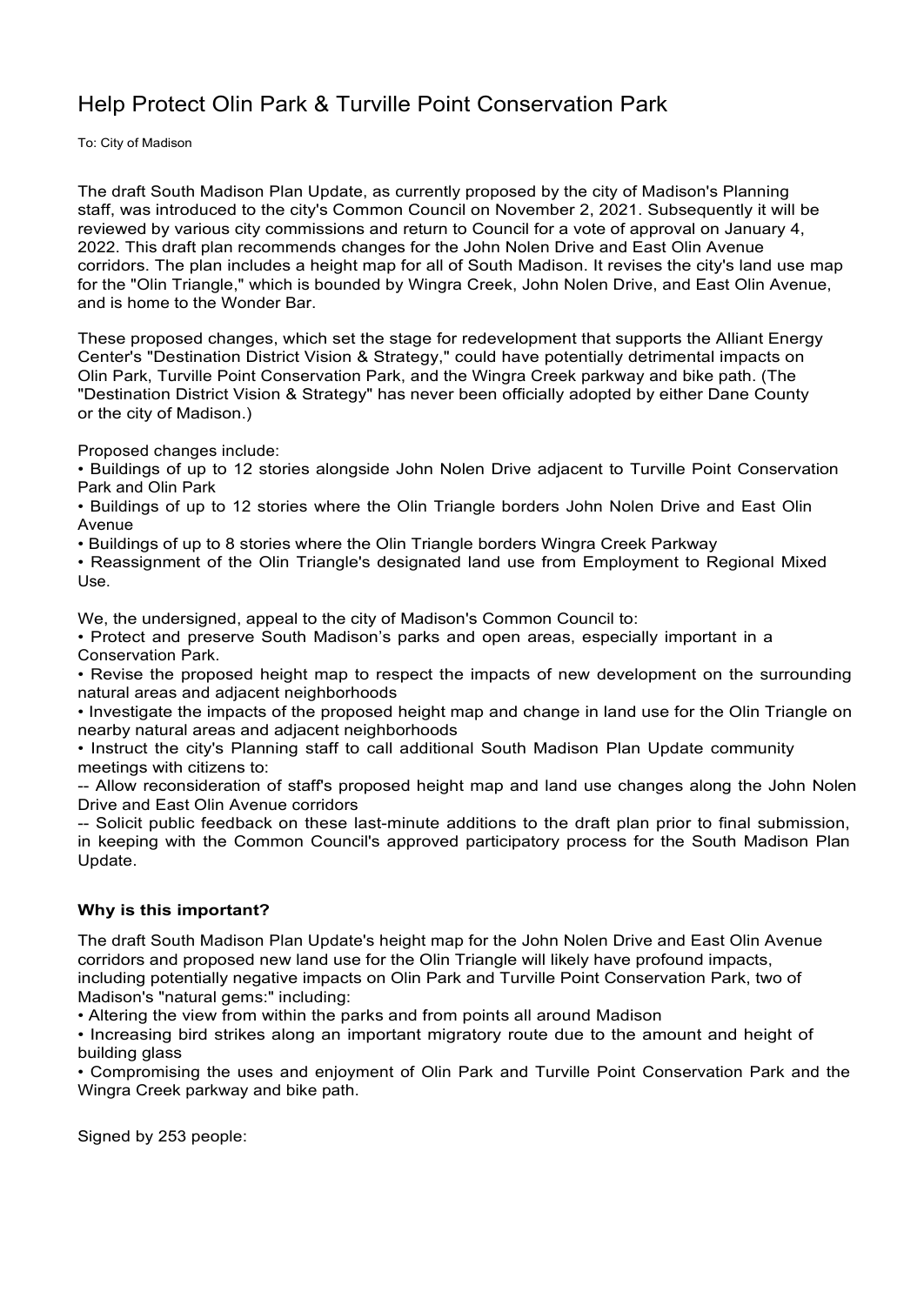| <b>Name</b>                | Zip code   |
|----------------------------|------------|
| Carrie Rothburd            | 53715      |
| <b>Daniel Thurs</b>        | 53715      |
| Robin Chene                | 53715      |
| Morel Stackhouse           | 53715      |
| kathleen cullen            | 53715      |
| <b>Thomas Mertz</b>        | 53715      |
| Barbara Gilligan           | 53713      |
| <b>Jan Karst</b>           | 53713      |
| <b>Judy Robinson</b>       | 53715      |
| I Wren                     | 53715      |
| Ms. Pia                    | 53725      |
| <b>Barbara Bailly</b>      | 53715-2176 |
| Erik Osterberg             | 53715      |
| Kelly Kozar                | 53715      |
| <b>Mark Howard</b>         | 53713      |
| jessica mccann             | 53715      |
| Jane Elmer                 | 53715      |
| Steve Vanko                | 53715      |
| Clarence                   | 53715-2117 |
| Cameron                    |            |
| <b>Robert Lockhart</b>     | 53715-2117 |
| <b>Char Braxton</b>        | 53711      |
| <b>Brianna</b><br>Schumann | 53713      |
| Linda Baumann              | 53715      |
| <b>Brian Kaye</b>          | 53715      |
| <b>Barb Fahrenkrug</b>     | 53713      |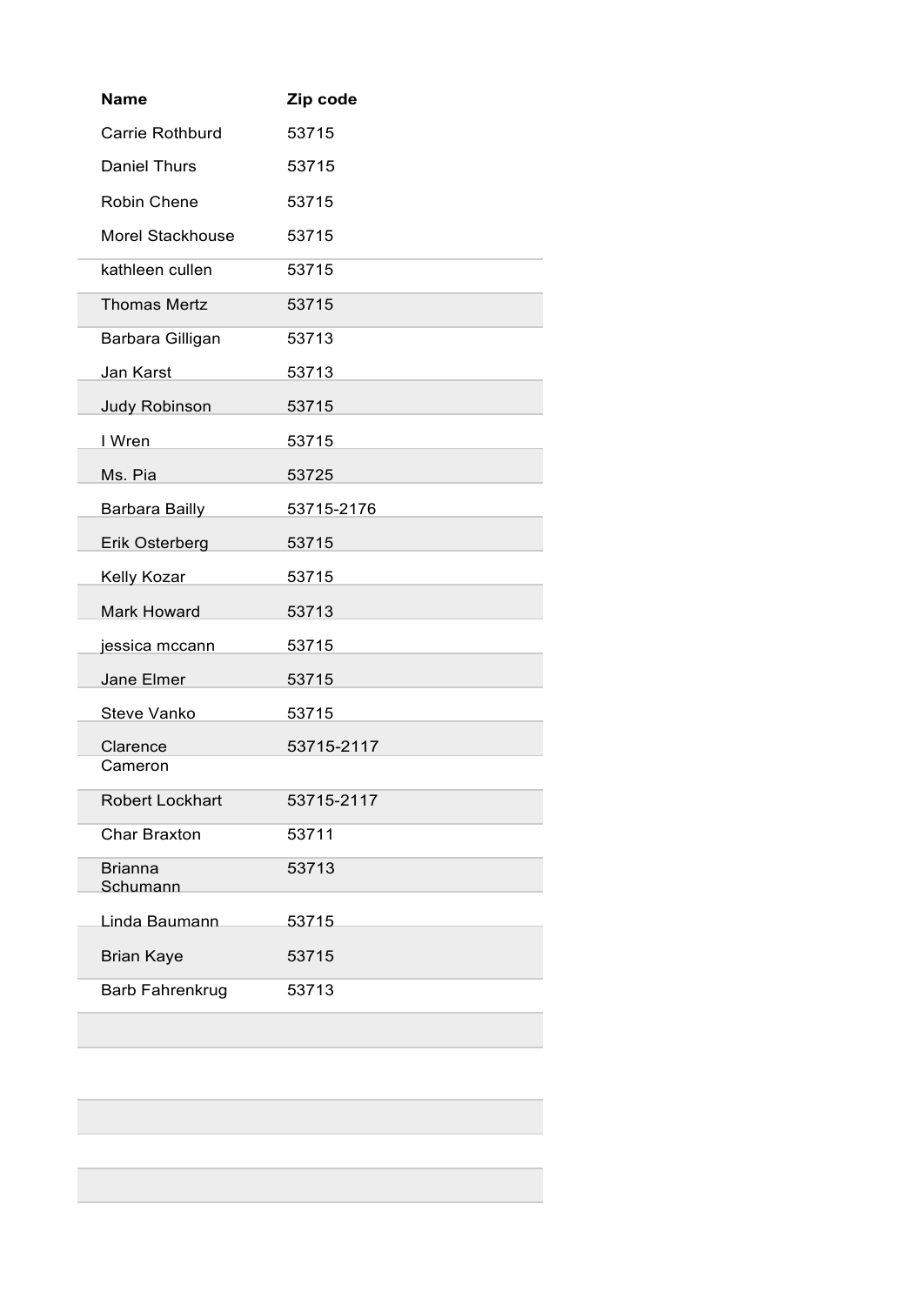| <b>Name</b>               | Zip code |
|---------------------------|----------|
| Jenny Hayes               | 53715    |
| annie brock               | 82072    |
| <b>Helen Kitchel</b>      | 53715    |
| <b>Matthew</b><br>Lohmann | 53715    |
| Dave Davis                | 53713    |
| <b>Margaret Nellis</b>    | 53716    |
| Jim Dexheimer             | 53712    |
| Mary Brackey              | 53714    |
| Heidi Oliversen           | 53705    |
| Christina Wagner          | 53715    |
| Erica Bouska              | 53715    |
| Cynthia Klabacka          | 53714    |
| David Snook               | 53715    |
| Sonja Darlington          | 53715    |
| Kris Van Handel           | 53713    |
| Victoria Gutiérrez        | 53715    |
| Julia Campbell            | 53711    |
| james campbell            | 53711    |
| Marianne Ewig             | 53715    |
| <b>Linda Merrill</b>      | 53715    |
| Renee Fabry               | 53711    |
| Karen Carlson             | 53715    |
| <b>H</b> Beinert          | 53705    |
| <b>Anne Forbes</b>        | 53715    |
| Nola Walker               | 53713    |
| Jim O'Connor              | 53718    |
| <b>Erica Gottschalk</b>   | 53711    |
| Alyssa Tesar              | 53715    |
| Erica Buchberger          | 78504    |
| Cheryl Thoreson           | 53713    |
| Kevin McGettigan          | 53713    |
| Lynn Felhofer             | 53715    |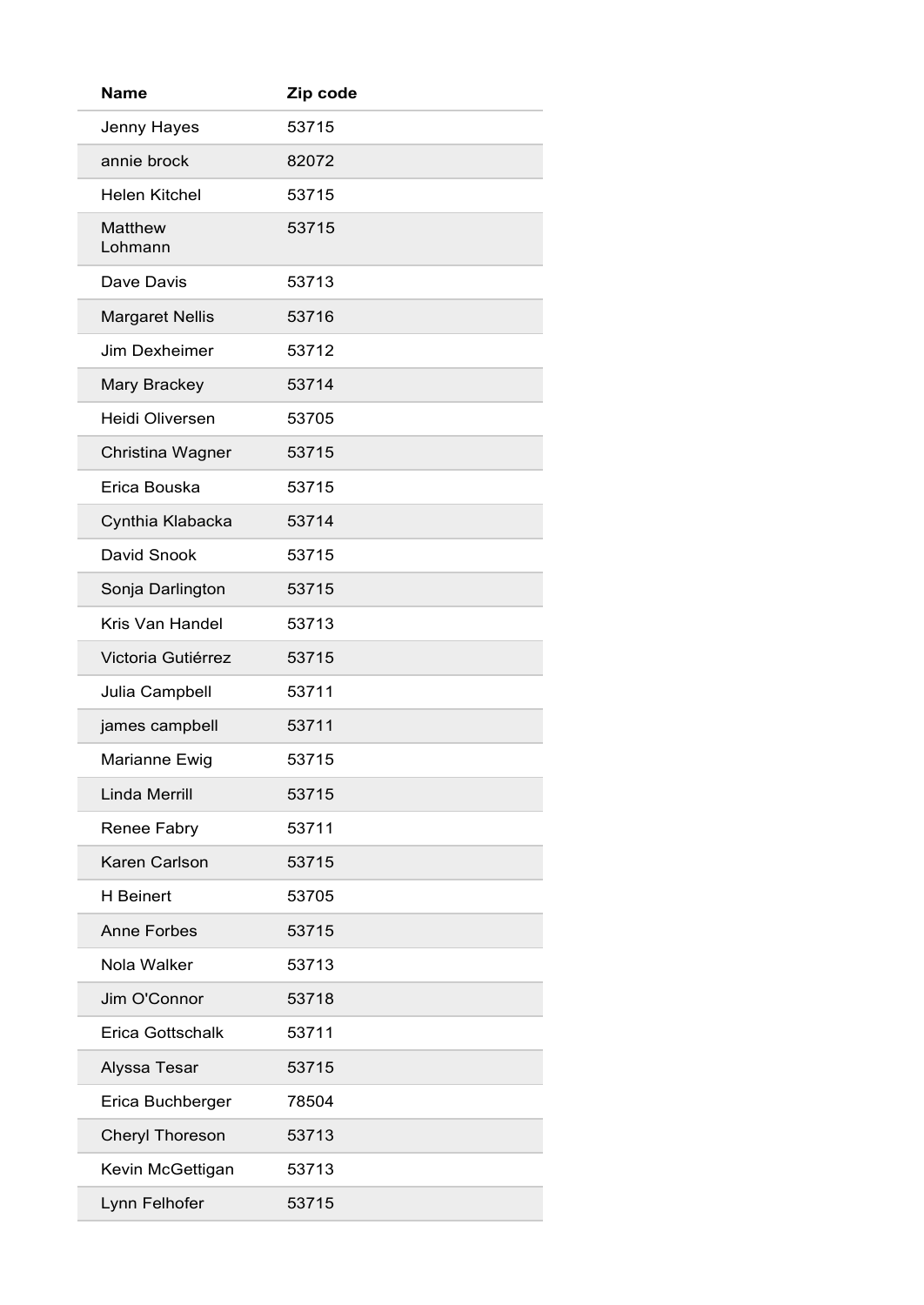| <b>Name</b>                          | Zip code   |
|--------------------------------------|------------|
| Jean Rawson                          | 53704      |
| <b>Betty Banks</b>                   | 53715-1428 |
| <b>Colleen Potter</b>                | 53715      |
| Karen Sage                           | 53711      |
| Cindy Julius                         | 53715      |
| Dory Lightfoot                       | 53715      |
| Rock Amy                             | 53715      |
| Diana Diaz                           | 53051      |
| Mulvihill Lydia                      | 53715      |
| <b>Erik Witzel</b>                   | 53715      |
| <b>Dianne Greenley</b>               | 53558      |
| Janelle Munns                        | 53715      |
| <b>Grace Gebler</b>                  | 53715      |
| <b>Allison Gallipeau</b>             | 53704      |
| Benjamin<br>Godlewski                | 53527      |
| Robert Harringotn                    | 53713      |
| Janell Ipsen                         | 53713      |
| <b>Avery Kansteiner</b>              | 53713      |
| Jesse Robinson                       | 53711      |
| Jeffrey Richter                      | 53713      |
| Daina<br>Zemliauskas-<br>Juozevicius | 53715      |
| <b>Susan Priebe</b>                  | 53558      |
| Laura Green                          | 53715      |
| S. Tincher Mike                      | 53715      |
| <b>Stephen Hurley</b>                | 53715      |
| V J Link                             | 53713      |
| Maria Cavicchio                      | 53715      |
| Lia Ellinide                         | 53715      |
| Kyle Richmond                        | 53715      |
| Naomi Hasan                          | 53715      |
| <b>Steve Books</b>                   | 53715      |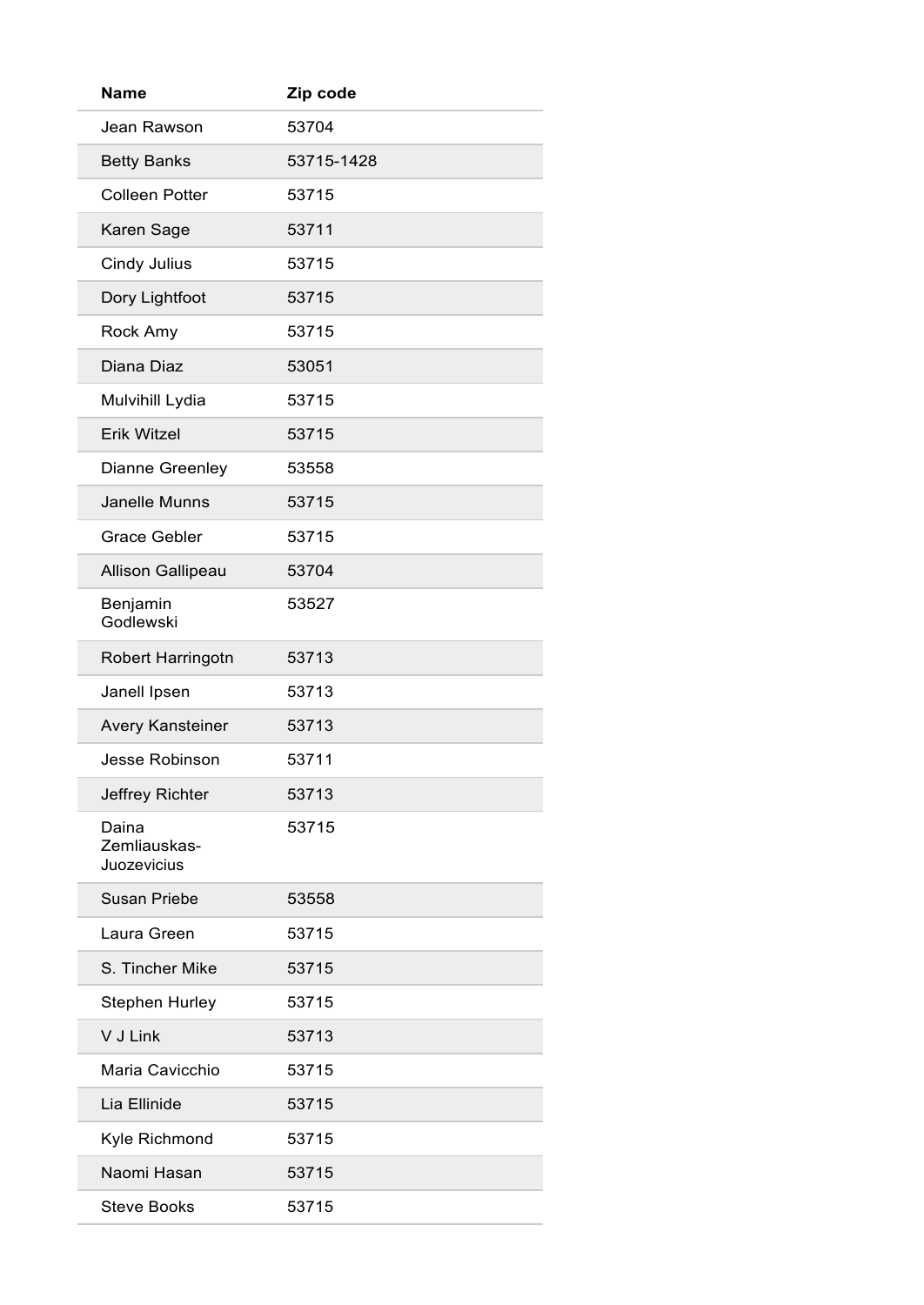| Name                             | Zip code |
|----------------------------------|----------|
| <b>Brooks Patricia</b>           | 53713    |
| Liem Amy                         | 53711    |
| Laurie Swimm                     | 53715    |
| <b>Kathleen Wilkes</b>           | 53711    |
| Kiersten<br>Kansteiner           | 53713    |
| <b>Brianna Breunig</b>           | 53715    |
| <b>Caitlin Yunis</b>             | 53713    |
| <b>Tatyana Warrick</b>           | 53717    |
| Hanna Hartmann                   | 53716    |
| <b>Chris Murphy</b>              | 53704    |
| Carole Ramsden                   | 60625    |
| <b>Judith Munger</b>             | 53715    |
| <b>Sarah Thomas</b>              | 53718    |
| Roxanne A.<br>Allison            | 53713    |
| <b>Becky Smith</b>               | 53713    |
| <b>Theodore Voth</b>             | 53704    |
| <b>Michael Diss-</b><br>Torrance | 53715    |
| <b>Andrey Nevinskiy</b>          | 53715    |
| <b>Bethany Huntley</b>           | 53715    |
| <b>Mel Braverman</b>             | 53716    |
| Jo Jensen                        | 53704    |
| Dalia Macias<br>Martinez         | 53713    |
| Andrea Black                     | 55123    |
| Rita B                           | 53704    |
| Charlene<br>Sweeney              | 53715    |
| Katie Hayden                     | 53716    |
| <b>Ronald A Reschke</b>          | 53715    |
| <b>Brad Harkins</b>              | 53704    |
| Jen Thompson                     | 53715    |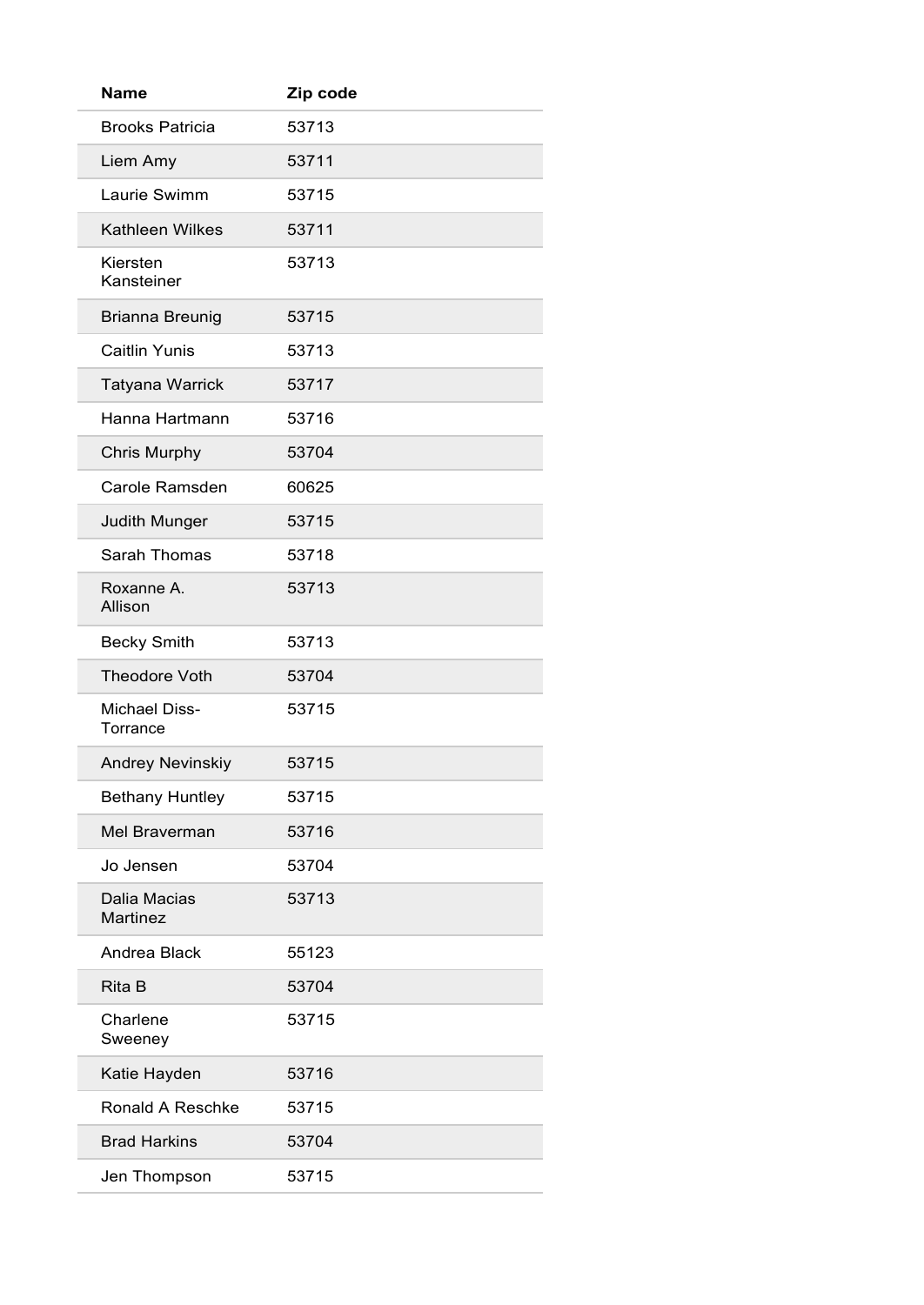| <b>Name</b>                 | Zip code |
|-----------------------------|----------|
| Lorena<br>Hernandez         | 53711    |
| <b>Alice Model</b>          | 53589    |
| Susan Guderyon              | 53562    |
| <b>Toney Bobbie</b>         | 53713    |
| Michelle Miller             | 53715    |
| <b>Kelley White</b>         | 53715    |
| Carolyn Konkol              | 53711    |
| Michelle McNeil             | 53713    |
| Alexandra Stella<br>D'maris | 02136    |
| Olivia Romano               | 98103    |
| Leah Johnson                | 53715    |
| <b>Fuller Erin</b>          | 53713    |
| <b>Claire Miller</b>        | 53704    |
| Milene De souza             | 53705    |
| Joanne Pedder               | 53715    |
| <b>Carly Hillson</b>        | 53901    |
| <b>Brent Sweeney</b>        | 53715    |
| <b>William Backes</b>       | 53717    |
| <b>Bob Stone</b>            | 53715    |
| <b>Tiffany Reis</b>         | 53590    |
| John Kreul                  | 55101    |
| <b>Chad Meindl</b>          | 53719    |
| Nan Enstad                  | 53704    |
| Rebecca Johnson             | 53715    |
| Tony Peterangelo            | 53718    |
| Kaylee Hancock              | 53711    |
| Margaret Lamm               | 53711    |
| Liz Nunez                   | 53716    |
| Amy Thorbah                 | 53711    |
| <b>Zach Davis</b>           | 53703    |
| Kate Woodford               | 53711    |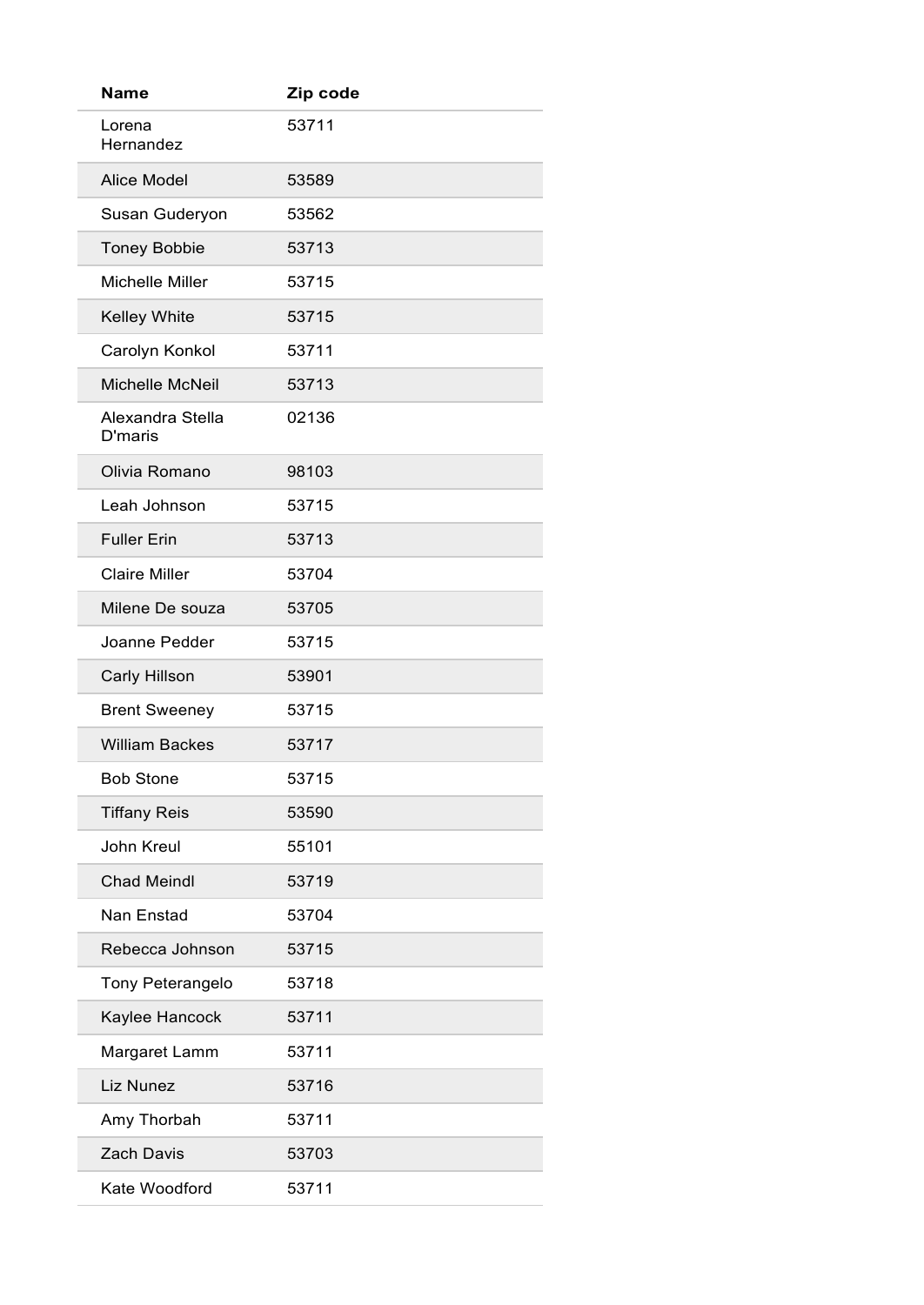| <b>Name</b>                   | Zip code |
|-------------------------------|----------|
| <b>Adam Chern</b>             | 53704    |
| Adrienne E                    | 53715    |
| Monika Blazs                  | 53704    |
| <b>Connie Shaw</b>            | 53704    |
| <b>Mark Oles</b>              | 53713    |
| <b>Karin Silet</b>            | 53715    |
| Jim Murray                    | 53705    |
| Magdalena<br>Murray           | 53705    |
| Donna Vukelich-<br>Selva      | 53711    |
| Jerry McDonough               | 53590    |
| Johnson Cheryl                | 53704    |
| <b>Franzine Gies</b>          | 53094    |
| Judy Kujoth                   | 53713    |
| <b>Beverly Hills</b>          | 53718    |
| Maren Hill                    | 53589    |
| Debbie Gamble                 | 53715    |
| <b>Martin Campbell</b>        | 53703    |
| Unami Olson                   | 53704    |
| <b>Hannah Chandler</b>        | 53704    |
| <b>Beth Ann</b><br>Workmaster | 53715    |
| <b>Riddle Carrie</b>          | 53719    |
| David<br>Gegenhuber           | 53704    |
| <b>Trina Clemente</b>         | 53704    |
| <b>Buege Paula</b>            | 53703    |
| <b>Colleen Robinson</b><br>C. | 53713    |
| Kim Hagerich                  | 53704    |
| <b>Suzanne Stute</b>          | 53713    |
| bill lauer                    | 53704    |
| Cynthia P Rose                | 53704    |
| Tim Wagner                    | 53714    |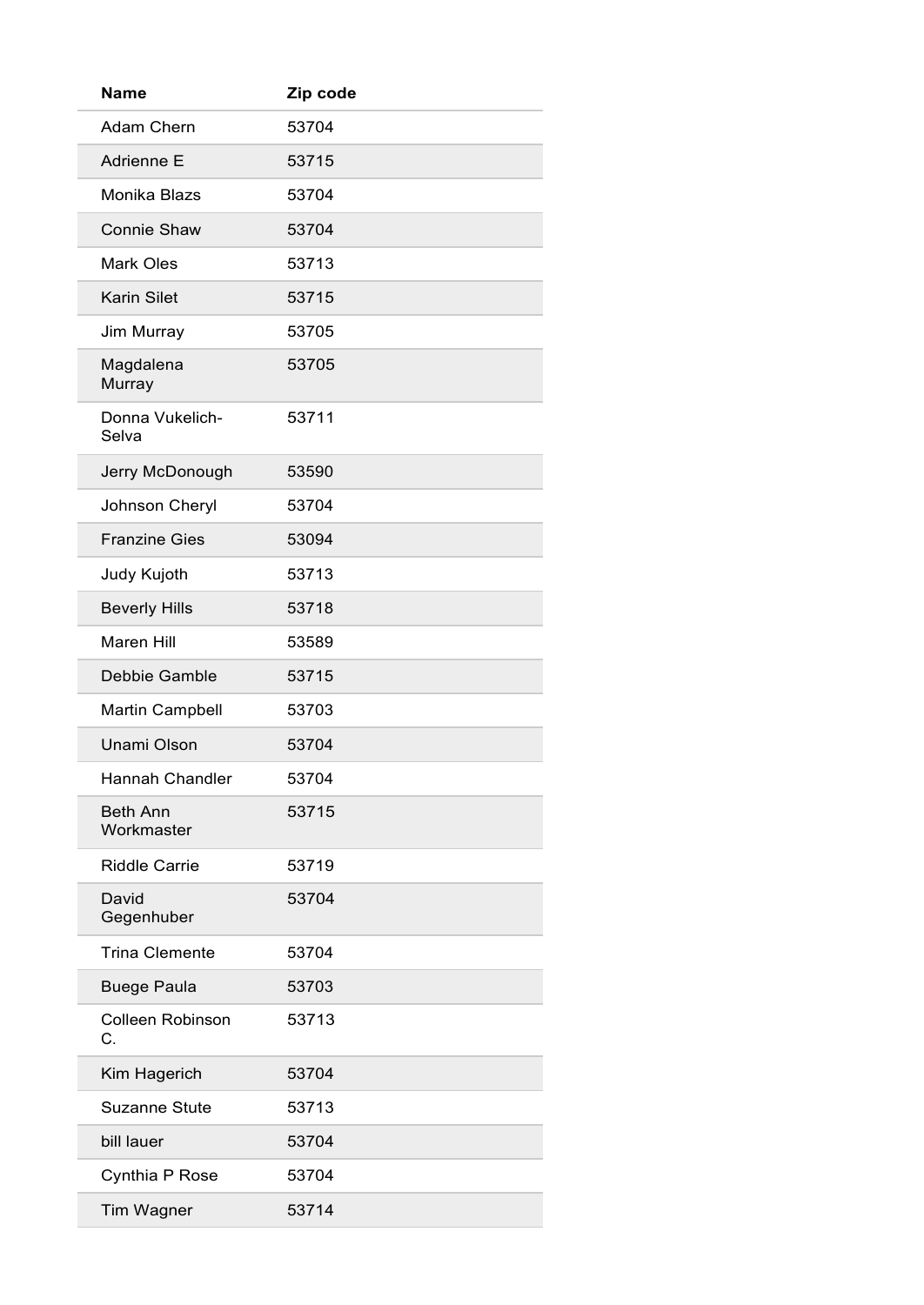| <b>Name</b>                  | Zip code |
|------------------------------|----------|
| <b>Kristin Mathews</b>       | 53704    |
| Robyn Pletzer                | 53588    |
| Kathi Koppa                  | 53705    |
| Kaitlyn Wallin               | 53589    |
| <b>Todd Endres</b>           | 53713    |
| <b>Terri White</b>           | 53713    |
| <b>Barb Polich</b><br>Endres | 53713    |
| <b>Nicole Kleist</b>         | 53713    |
| Romano Tim                   | 53704    |
| <b>Ashley Peeters</b>        | 53704    |
| lan Pavelko                  | 53704    |
| <b>JoAnn Fuchs</b>           | 53920    |
| <b>Tom McInvaille</b>        | 53703    |
| <b>Brian Hatfield</b>        | 53713    |
| <b>Michelle Mouton</b>       | 53726    |
| Lauranne Bailey              | 53715    |
| <b>Steven Davis</b>          | 53715    |
| Jonah Westrich               | 53703    |
| Jen Tooley                   | 53704    |
| <b>Cindy Hoppe</b>           | 53716    |
| Connie England               | 53590    |
| Megan dietrich               | 53716    |
| karen miskimen               | 53704    |
| Marsha Kellesvig             | 53952    |
| <b>Landin Michael</b>        | 53704    |
| Karen Kedrowski              | 53711    |
| Mariah Brugge                | 53705    |
| Amber Welsh                  | 53719    |
| Alysia Mann<br>Carey         | 53713    |
| <b>Jeff Richard</b>          | 53575    |
| Jeannie Roberts              | 53705    |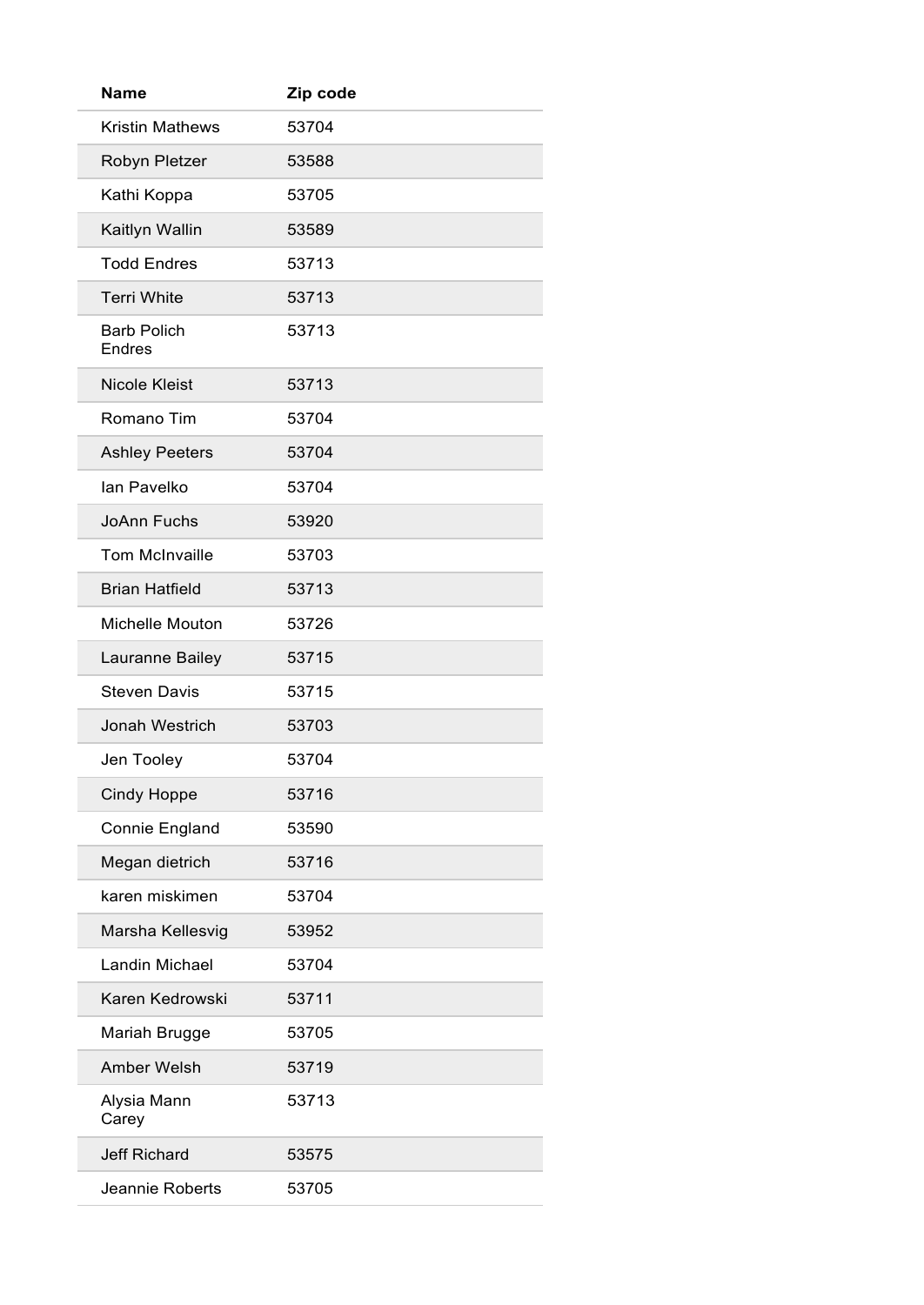| <b>Name</b>                     | Zip code   |
|---------------------------------|------------|
| <b>Bettina Reinhart</b>         | 53716      |
| <b>Brooklyn Endres</b>          | 53532      |
| <b>Bran Kaye</b>                | 53715      |
| <b>Jill Vingelen</b>            | 53715      |
| Radhika Bradley                 | 53713      |
| Dan Bradley                     | 53713      |
| Cynthia McCallum                | 53715      |
| <b>FRANK Emspak</b>             | 53703      |
| Barbara<br>Parminter            | 53726      |
| <b>John Kinstler</b>            | 53717      |
| chris<br>schlichenmaier         | 53562      |
| <b>Jean Blessing</b>            | 53717      |
| Claudia Bustillo                | 53715      |
| <b>Margaret Cooper</b>          | 53715      |
| John Beeman                     | 53715      |
| Kristi Romano                   | 53704      |
| <b>Rita Meuer</b>               | 53704-1477 |
| <b>Susan Meister</b>            | 57401      |
| <b>Timothy Blessing</b>         | 53717      |
| Lori Ushman                     | 53704      |
| <b>Michelle</b><br>Grochocinski | 53715      |
| Genie Ogden                     | 53711      |
| Roger Diggle                    | 53704      |
| <b>Emily Kohlhase</b>           | 53726      |
| <b>Brian Stepping</b>           | 53726      |
| Fares Kerkeni                   | 53716      |
| John Burmeister                 | 54943      |
| <b>Gary Bakker</b>              | 53151      |
| Shawn Streepy                   | 53715      |
| Hrubesky Patricia               | 53718      |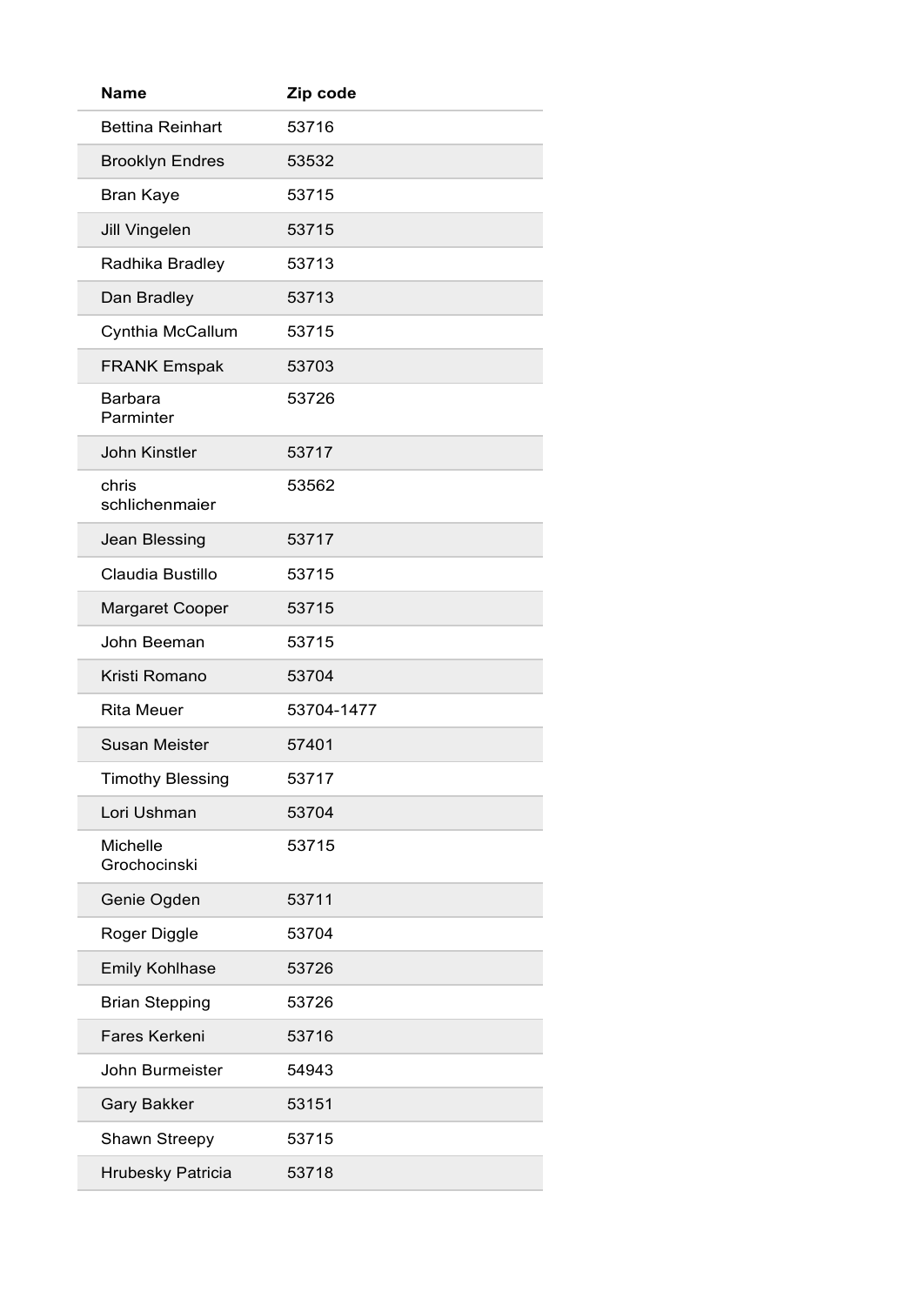| <b>Name</b>          | Zip code   |
|----------------------|------------|
| Samuel<br>Kirschbaum | 53715      |
| Amy Diebaren         | 53704      |
| Duncan Szarmes       | 53715      |
| Lori Guderyon        | 53704      |
| Alexandra<br>Wilburn | 53703      |
| <b>Bob Huff</b>      | 53714      |
| <b>Michael Witz</b>  | 53597      |
| Sarah Carroll        | 53715      |
| Nen Thompson         | 53715      |
| Charles Lohman       | 53715      |
| Carmen Berzinski     | 53715      |
| Larry Hansen         | 53715      |
| Chris Vander Ark     | 53715-2137 |
| Max Westrich         | 53704      |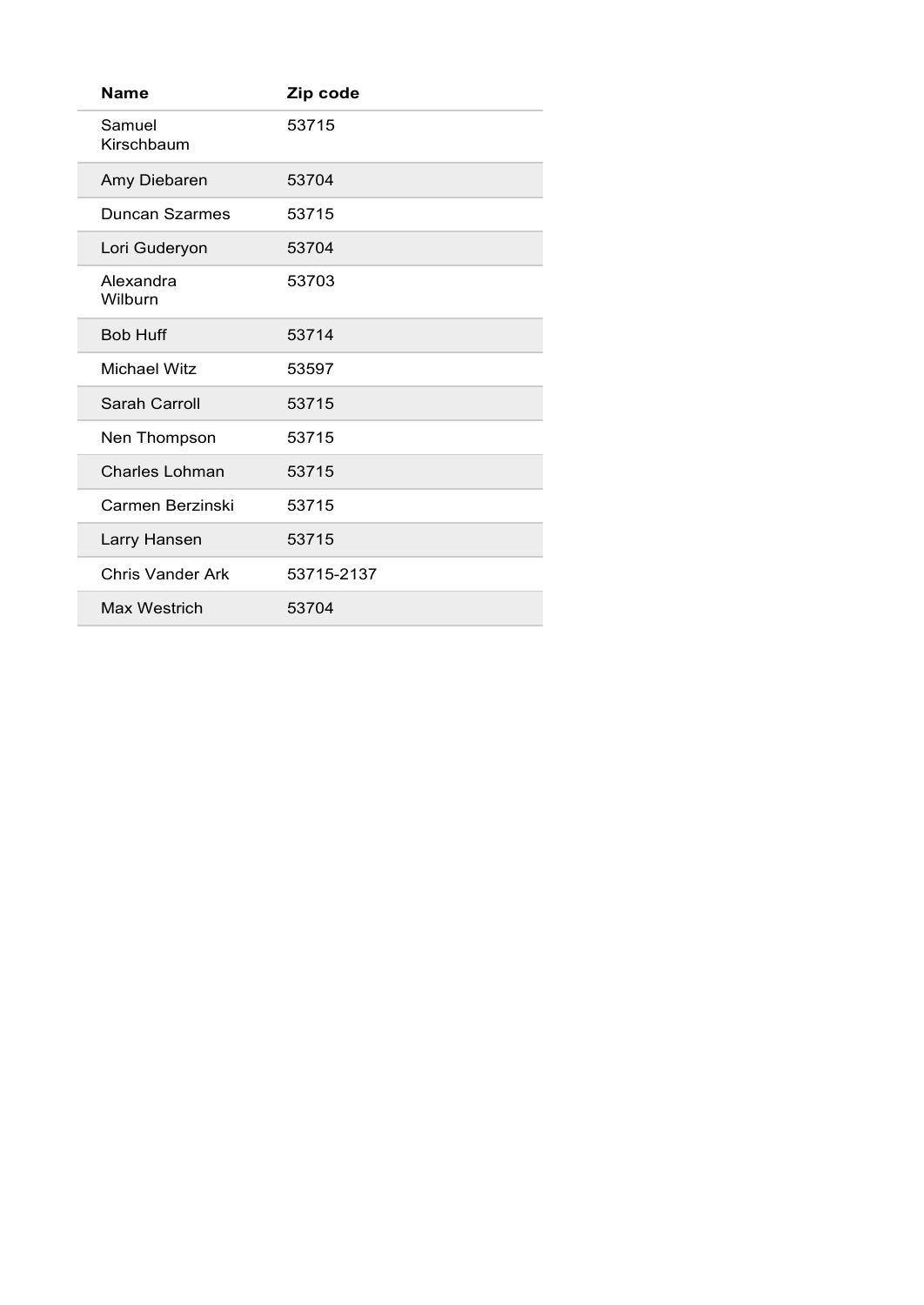| From:    | Olivia Williams                         |
|----------|-----------------------------------------|
| To:      | <b>Urban Design Comments</b>            |
| Subject: | 11/17 Agenda Item 3: South Madison Plan |
| Date:    | Tuesday, November 16, 2021 3:59:08 PM   |

## Caution: This email was sent from an external source. Avoid unknown links and attachments.

Hello Urban Design Commission,

I first want to say I am very impressed with pieces of this plan and the intentions behind it. In particular, I am happy to see community wealth-building and anti-gentrification highlighted as goals of the plan, with community land trusts (CLTs) mentioned as a strategy for ongoing housing affordability. I represent the Madison Area Community Land Trust, but I also have been involved in the field of CLTs as a researcher for a number of years, and I was initially drawn to CLTs for both of these reasons and see CLT homeownership as one of the best ways to address the two simultaneously.

The primary area I would like to see changed in the plan is the single-family zoning in the Thorstad Area. If offering a significant number of long-term affordable owner-occupied homes is a goal of the plan, multifamily condos in a CLT would be very suitable for that site. Most of the units within the Madison Area CLT currently are condo units, and we find that condos are a great option for low-income homeowners because they are easier to upkeep, create more connections between neighbors who can support one another, and tend to be lower-cost than detached single-family homes. Especially in the costly construction market, shared walls and exteriors will reduce building costs and allow for a greater number of units, serving more people than detached single-family homes would. In light of recent zoning changes across Madison and the need for more housing units, it seems clear that there is a need for greater density in the Thorstad site. This site is also close to downtown, and sits along prominent bike routes and the future BRT line, and it could be a good location for people to live with reduced dependence on cars. Having more units, particularly if they are affordable, could allow for *more* ownership options within the Southside, which was cited as a goal of the plan.

Furthermore, the plan asked for increased financing of CLTs and other shared equity housing options, which I see as the only way to retain affordability in a gentrifying market. Shared equity housing can help people get into homeownership, gaining equity to buy on the conventional market later if they choose. CLTs and other shared equity housing models have proven to be a [stabilizing](https://urldefense.proofpoint.com/v2/url?u=https-3A__www.lincolninst.edu_publications_working-2Dpapers_tracking-2Dgrowth-2Devaluating-2Dperformance-2Dshared-2Dequity-2Dhomeownership&d=DwMFaQ&c=byefhD2ZumMFFQYPZBagUCDuBiM9Q9twmxaBM0hCgII&r=0UzTu72xaK1sH8uO_Wzf9isRQEkautbtLNh5K_rF2p6Di4emueOMbNmZApNNZuH9&m=mat3q1VApE9PUQpbDHd_A7XW-3zZRYBJmFt0C1ahX6E&s=M7R3Yj1pS3BX1qhyKZ0NC0lucDrx0ez-D01Wkqb9JaE&e=) form of homeownership, [reducing the risk of foreclosure by 90%](https://urldefense.proofpoint.com/v2/url?u=https-3A__www.lincolninst.edu_publications_working-2Dpapers_outperforming-2Dmarket&d=DwMFaQ&c=byefhD2ZumMFFQYPZBagUCDuBiM9Q9twmxaBM0hCgII&r=0UzTu72xaK1sH8uO_Wzf9isRQEkautbtLNh5K_rF2p6Di4emueOMbNmZApNNZuH9&m=mat3q1VApE9PUQpbDHd_A7XW-3zZRYBJmFt0C1ahX6E&s=_E4MkfhccMp_5FMylAC455_xIjOVkl9o7k9ykX9Y90Q&e=) and allowing for [individual wealth building opportunities](https://urldefense.proofpoint.com/v2/url?u=https-3A__www.tandfonline.com_doi_abs_10.1080_10511482.2021.1949372-3FjournalCode-3Drhpd20&d=DwMFaQ&c=byefhD2ZumMFFQYPZBagUCDuBiM9Q9twmxaBM0hCgII&r=0UzTu72xaK1sH8uO_Wzf9isRQEkautbtLNh5K_rF2p6Di4emueOMbNmZApNNZuH9&m=mat3q1VApE9PUQpbDHd_A7XW-3zZRYBJmFt0C1ahX6E&s=hju0PMJ7btK5sy_Uu2kwLc58z04JSFRh2R_JvS_aluc&e=) that are much closer to conventional homeownership than to renting. Furthermore, the retention of land in a community land trust means the land and any public subsidy put into the land remains protected for community benefit for future generations, which is why [CLTs are considered a community wealth-building](https://urldefense.proofpoint.com/v2/url?u=https-3A__community-2Dwealth.org_strategies_panel_clts_index.html&d=DwMFaQ&c=byefhD2ZumMFFQYPZBagUCDuBiM9Q9twmxaBM0hCgII&r=0UzTu72xaK1sH8uO_Wzf9isRQEkautbtLNh5K_rF2p6Di4emueOMbNmZApNNZuH9&m=mat3q1VApE9PUQpbDHd_A7XW-3zZRYBJmFt0C1ahX6E&s=2Q-0KVA6mD_F3wUhGTBoBqZUwFVJZnSFrc-p_nKNLLc&e=) [strategy](https://urldefense.proofpoint.com/v2/url?u=https-3A__community-2Dwealth.org_strategies_panel_clts_index.html&d=DwMFaQ&c=byefhD2ZumMFFQYPZBagUCDuBiM9Q9twmxaBM0hCgII&r=0UzTu72xaK1sH8uO_Wzf9isRQEkautbtLNh5K_rF2p6Di4emueOMbNmZApNNZuH9&m=mat3q1VApE9PUQpbDHd_A7XW-3zZRYBJmFt0C1ahX6E&s=2Q-0KVA6mD_F3wUhGTBoBqZUwFVJZnSFrc-p_nKNLLc&e=) rather than merely an individual wealth-building strategy. With prices rapidly on the rise in Madison, more [permanently affordable housing is needed.](https://urldefense.proofpoint.com/v2/url?u=https-3A__www.tonemadison.com_articles_madison-2Dmust-2Dcommit-2Dto-2Dpermanently-2Daffordable-2Dhousing&d=DwMFaQ&c=byefhD2ZumMFFQYPZBagUCDuBiM9Q9twmxaBM0hCgII&r=0UzTu72xaK1sH8uO_Wzf9isRQEkautbtLNh5K_rF2p6Di4emueOMbNmZApNNZuH9&m=mat3q1VApE9PUQpbDHd_A7XW-3zZRYBJmFt0C1ahX6E&s=B_WLkrSsewy0vdDT6phfAO4NnRLLcnWZMPseCwAyVMk&e=)

As this plan is being revised, I encourage a stronger approach to affordability that might include requiring particular sites such as the Thorstad Area to be affordable to particular incomes and/or utilize a shared equity housing model. While I know we cannot implement Inclusionary Zoning in Madison, the South Madison Plan could more strongly emphasize affordable housing as a planned development type for particular sites.

Thank you for your consideration, Olivia Williams